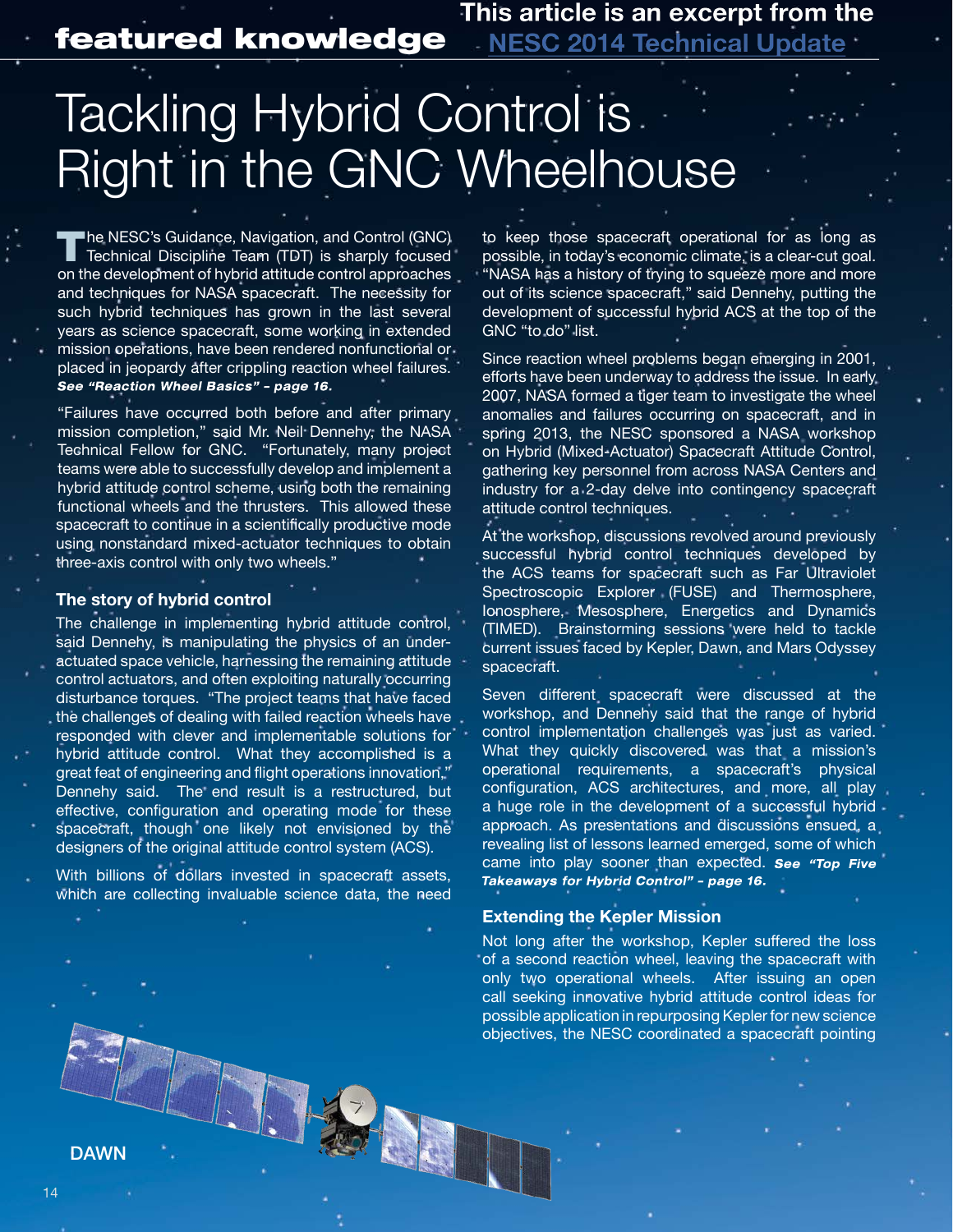

technical interchange meeting (TIM) to evaluate those ideas. Today, after the successful development of a new two-wheel/thruster hybrid controller by the spacecraft's prime contractor, Kepler is once again collecting valuable science data. See "About Kepler" - page 16.

"Initially it looked like the Kepler Mission was done," said Dennehy. "But the project team and the GNC community felt something could be done to regain three-axis attitude control. We used the pointing TIM as a forum for the project to hear and evaluate a wide variety of hybrid control ideas from the community that could potentially help accomplish new types of Kepler science observations. It was a real group effort to get Kepler back on the air, pointing sufficiently to perform science. Collectively we were able to accomplish that, and that's a big deal. Kepler isn't collecting exactly the same science data as it was originally, but it's doing some very scientifically valuable observations."

## **The future of hybrid control**

Following Kepler's success, research continues at the Naval Postgraduate School, under NESC sponsorship, to evaluate nonlinear hybrid attitude control concepts, ideally for Kepler, but which may have broader applicability to other NASA under-actuated spacecraft. These concepts would work without the use of propellant-consuming thrusters, employing only the two remaining functional wheels.

In the near future, Dennehy envisions a second workshop to continue efforts in developing hybrid ACS techniques. "Hybrid attitude control has a background that dates back more than a decade, and it is still a dynamically evolving area of research and practice," he said. "This is the kind of challenging problem a GNC engineer likes to work on." □

Reference NASA/TM-2014-218539